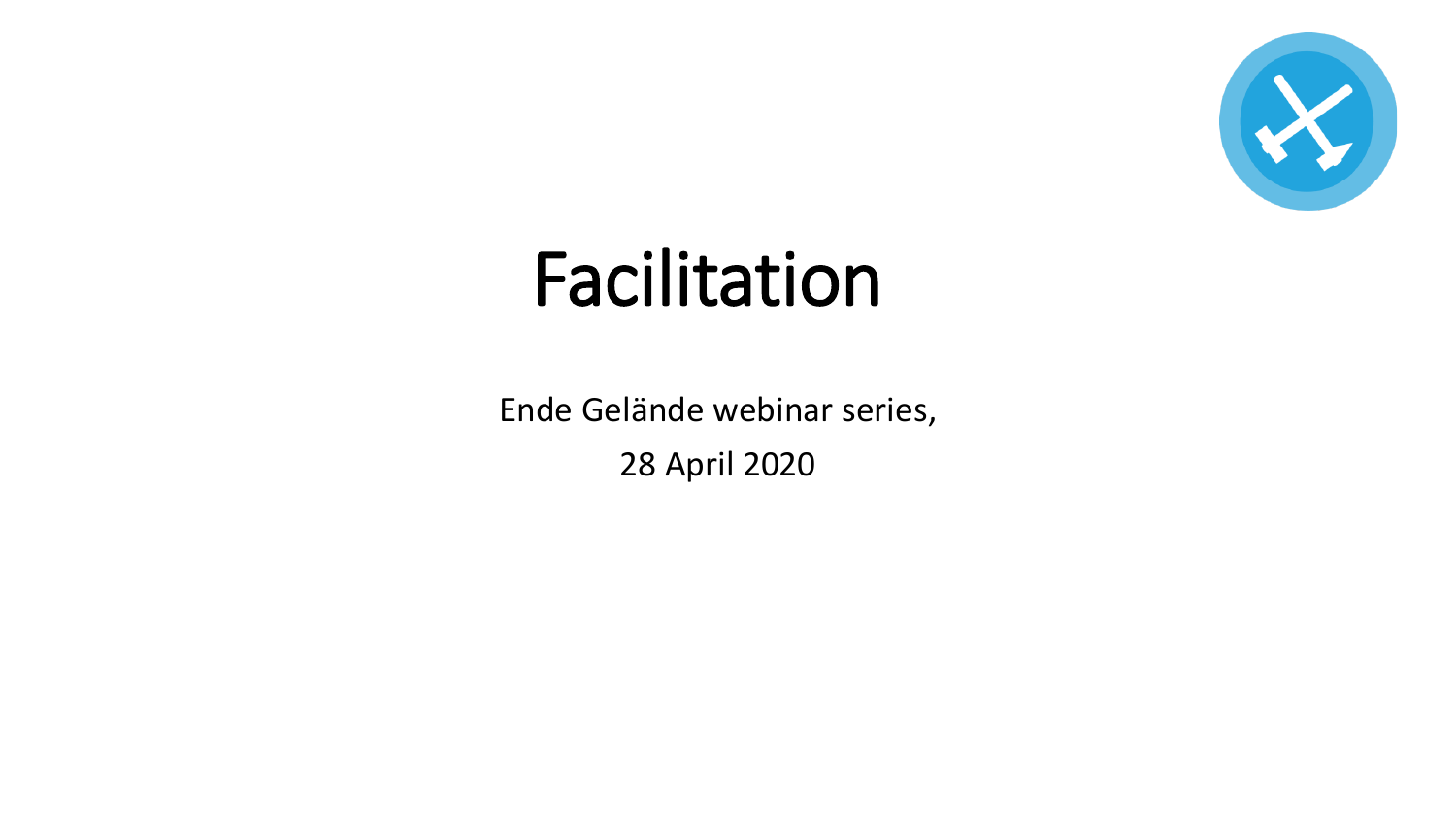# Overview of webinar



- Introduction
- Why facilitation/moderation?
- Tasks and attitude when facilitating offline and online
- Facilitating consensus decision-making Ende Gelände style offline and online

#### **Mini-break**

- Smaller groups: difficult moderation situations and how to deal with them
- Open questions from smaller groups
- End: ca. 22h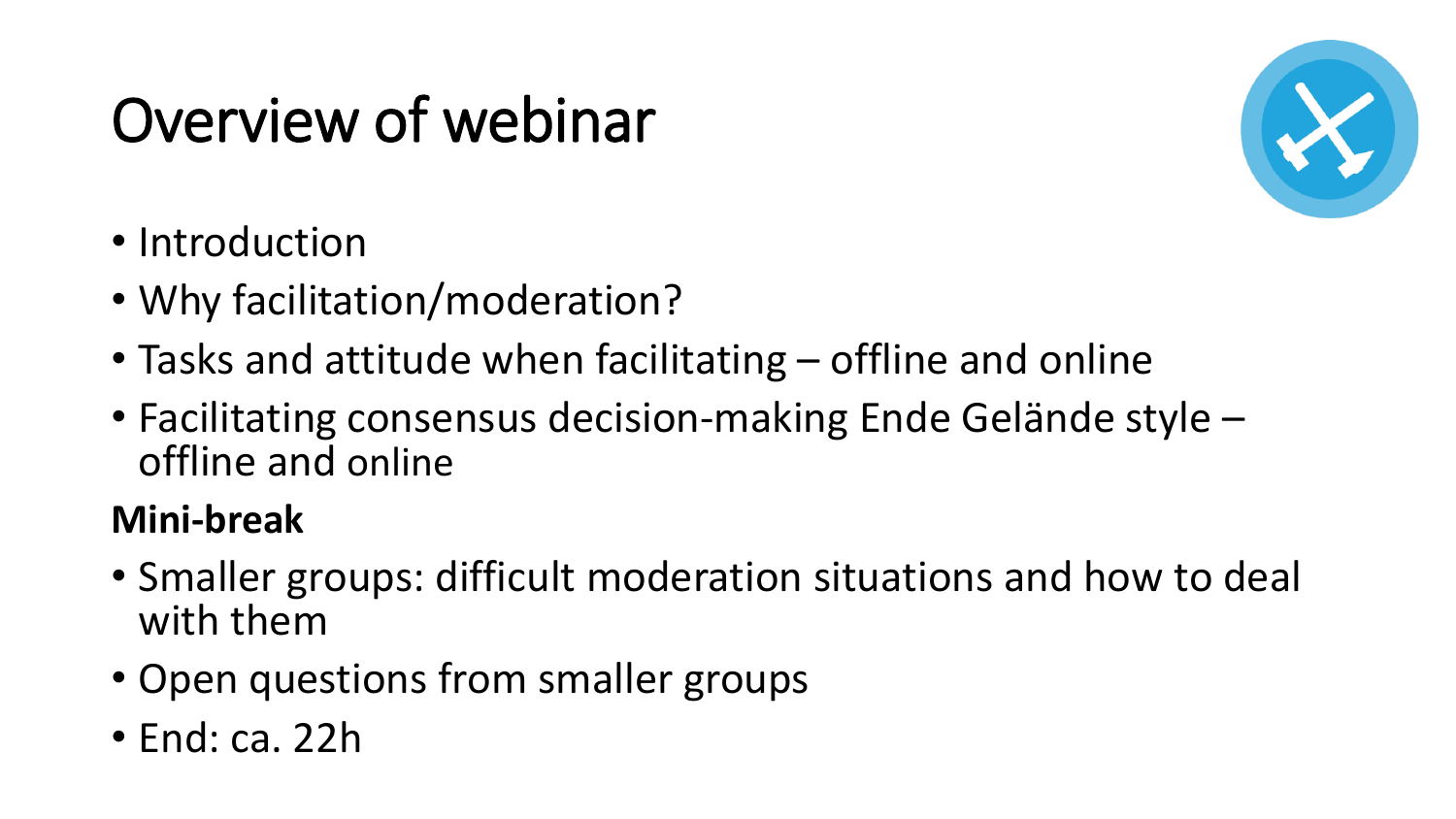### How do we want to work together?



- Learn self-responsibly: Ask, feedback, share!
- Technical issues: Please solve *in private chat* with tech support person
- Use \* in chat to be added to speakers list
- 1-2 min length for contributions
- Be 100% present, give full attention to the webinar
- Privacy do not record the webinar on your own accord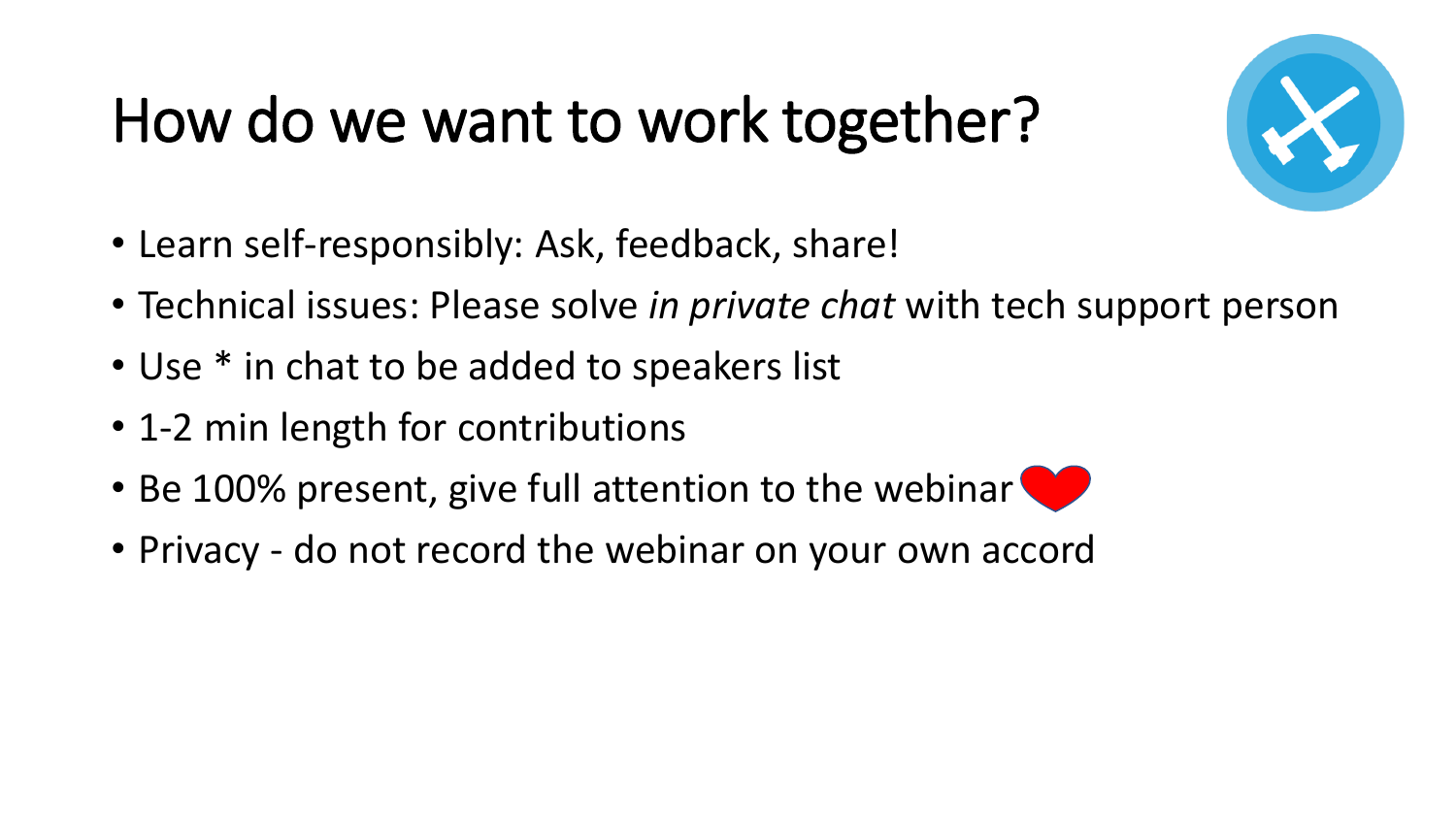# Check-in in small groups!

1) Share your actual *emotional* weather (2 words), i.e.:

"sunny with clouds"

2) Share what it is that you want to learn in this webinar *the most*  (1 aspect), i.e.: "inclusion of all participants"

Photo credits: Johannes Plenio Unsplash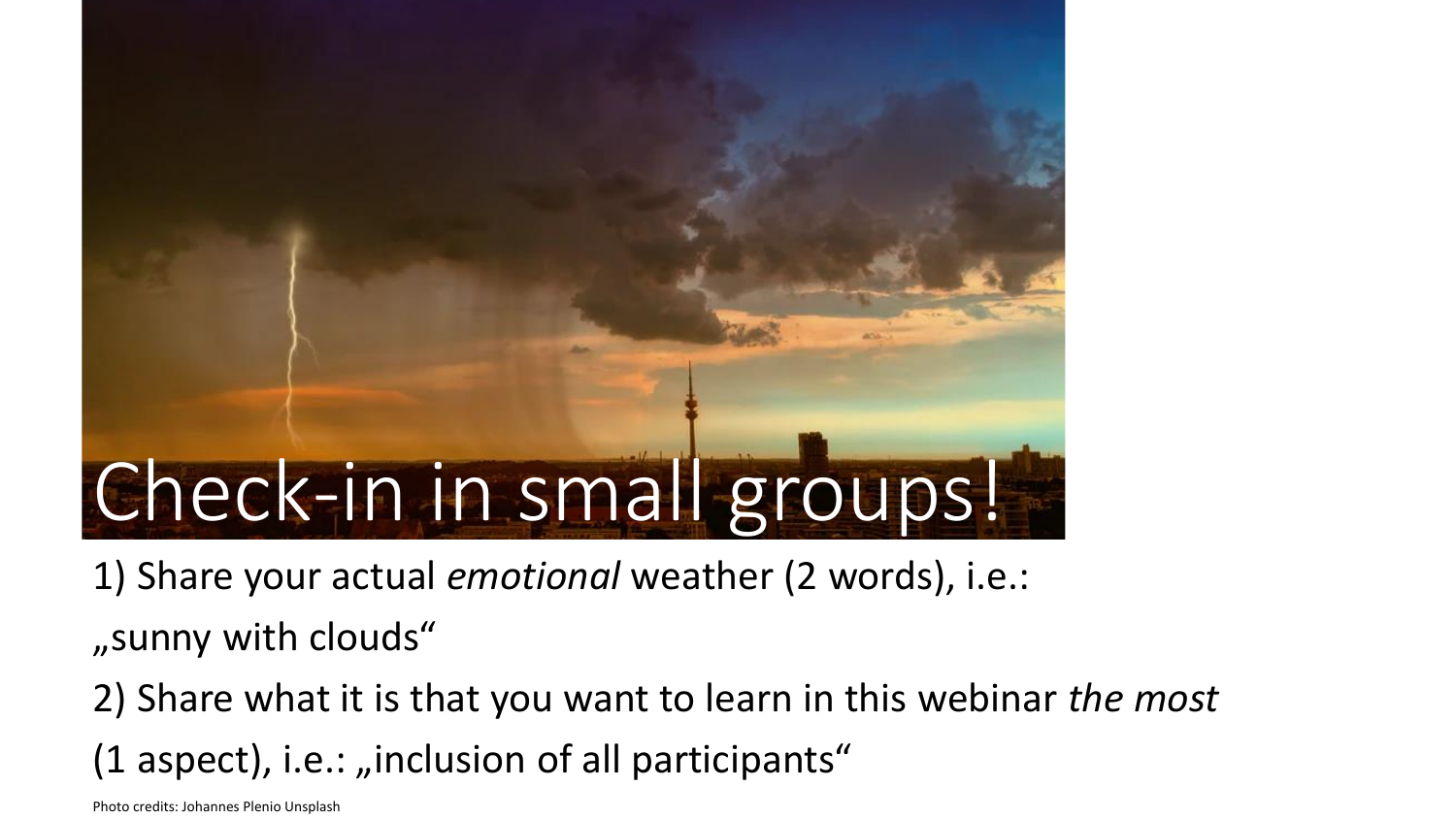# Why facilitation?



- Enable group to arrive at a decision
- Make decision-making processes more efficient
- Ensure that various people can speak in process
- Ensure that different positions get heard in process
- Help prevent misunderstanding, conflicts et.

> **Good facilitation contributes to both the quality of the decisionmaking process and the result**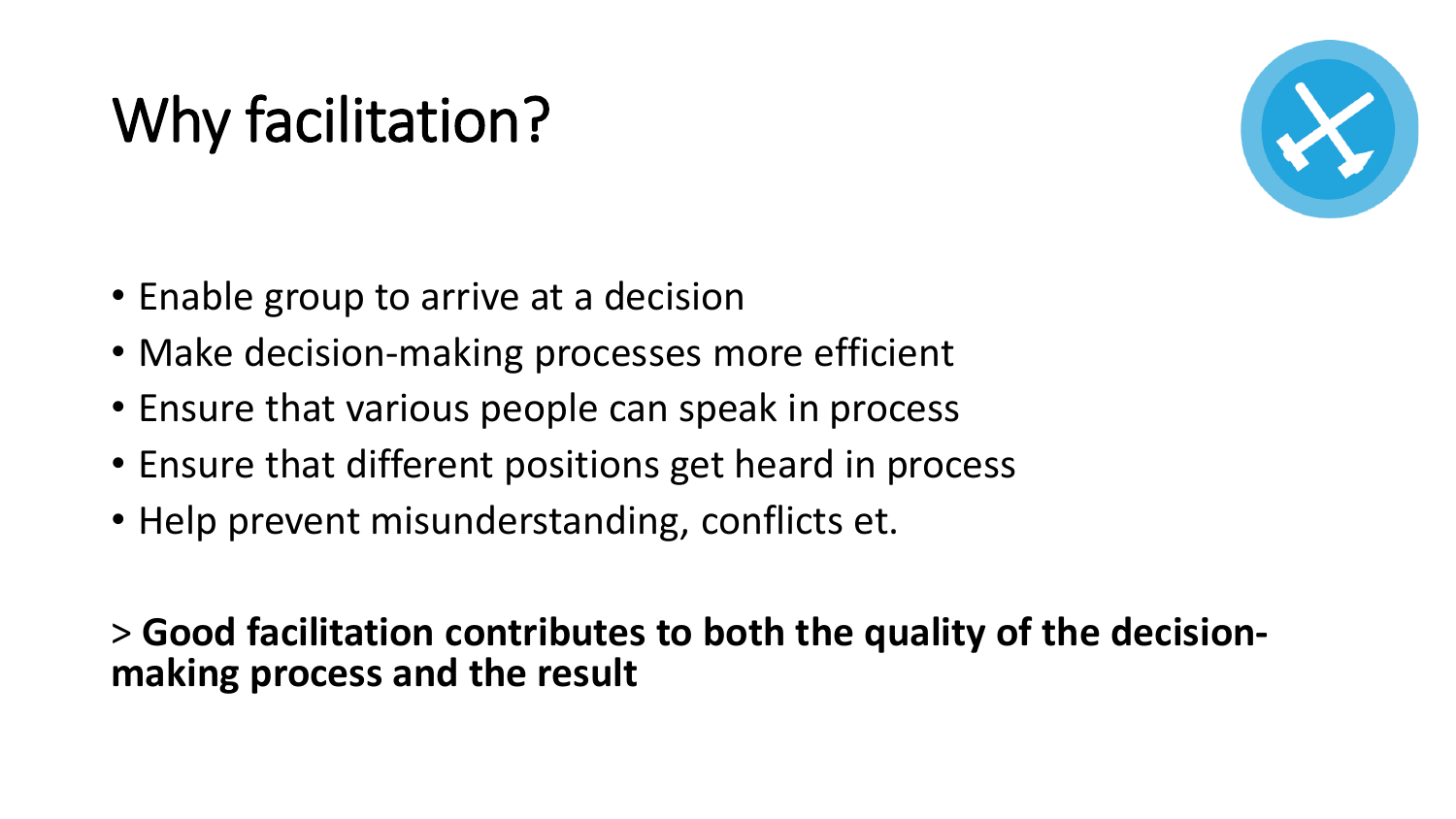# Tasks of facilitators (I)

- Introduce (and possibly prepare) agenda, ensure everyone agrees
- Take care of appropriate setting (location etc) for meeting and introduce group to it
- Agree with groups on rules how to speak, conduct meeting, take decisions
- Help ensure good, safe discussion atmosphere for everyone
- Keep people focussed on topic
- Keep time
- Make sure there are minutes as needed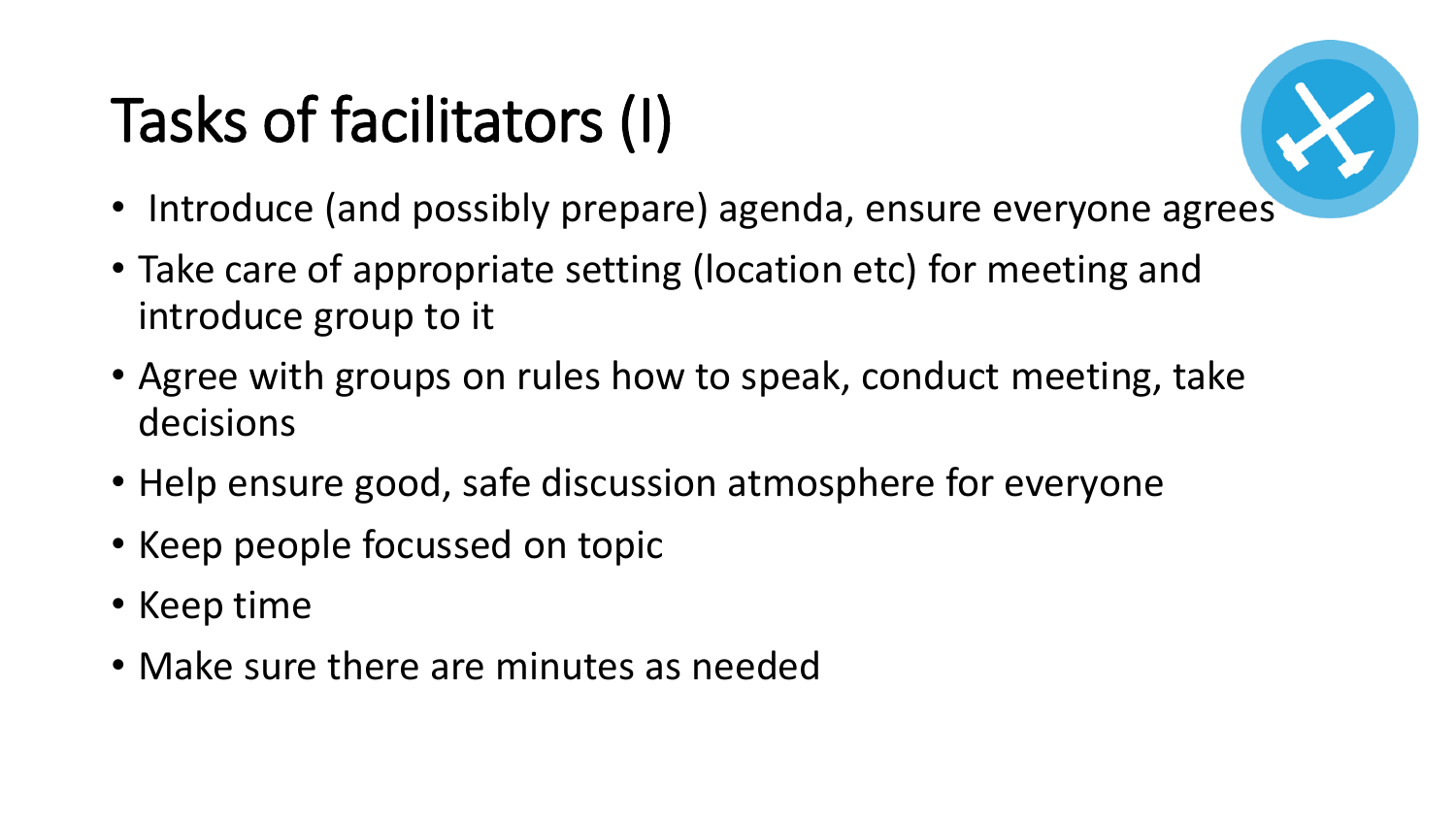# Tasks of facilitators (II)

- Make sure people can speak in line with rules agreed
- Offer methods that enable communication, mutual understanding, decision-making, participation
- Ask clarifying questions, as appropriate
- Make progress in dicussion transparent by summarising, visualising
- Identify and summarise proposals for decision-making
- Create clarity on what was agreed, possibly point out missing aspects
- Feedback to group on discussion process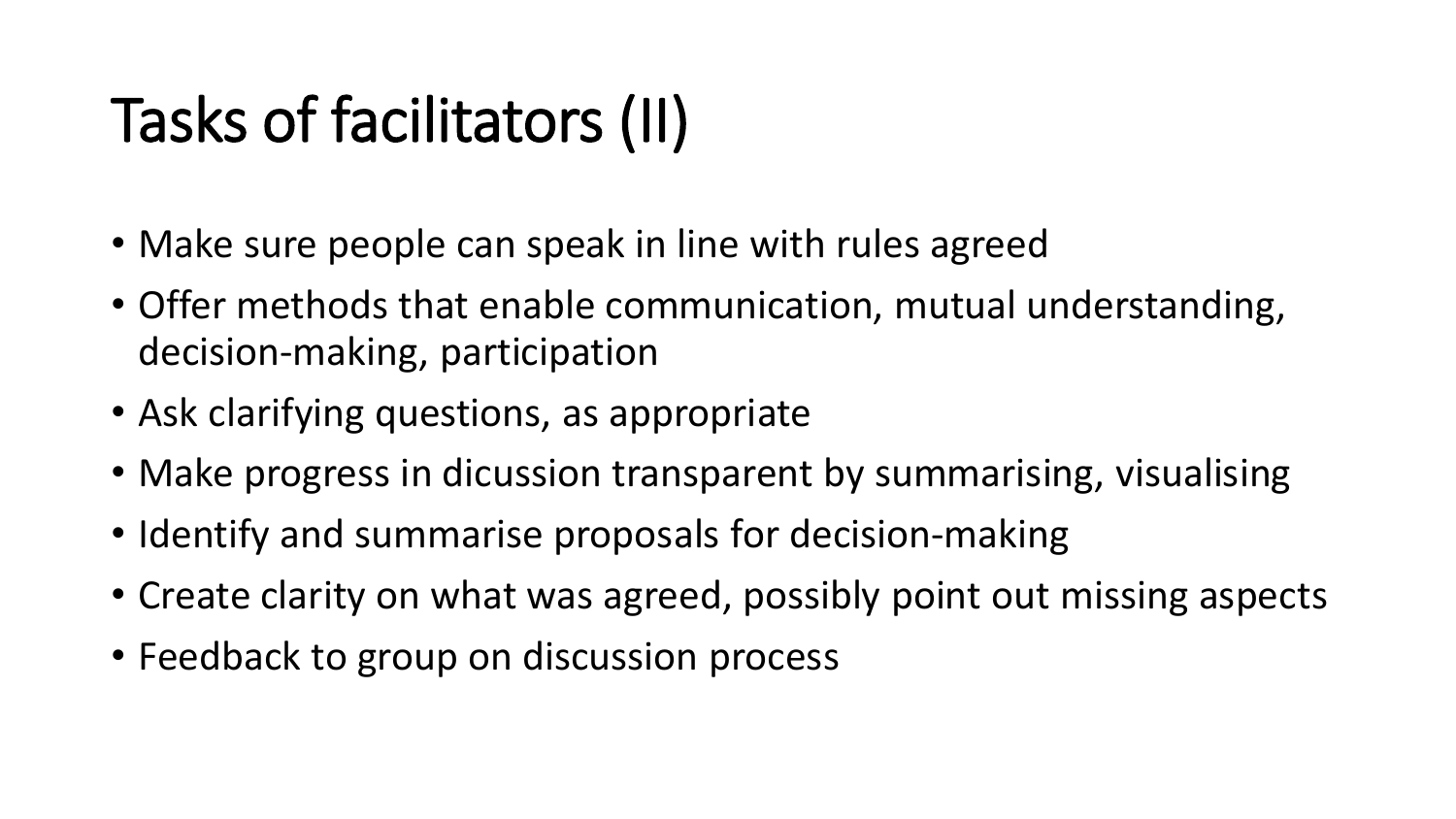# When facilitating .....



- Facilitators are responsible (to an extent) for the discussion process, not the result; trust the group
- Be constructive, benevolent, curious express that to the group
- Stick to your role as facilitators; if you need to leave it, make that transparent
- Avoid taking one side within the group be neutral
- Be relaxed, spread a good mood, value people's contributions, be empathic
- Be focused, listen well facilitation takes quite a bit of energy
- Do not hesitate to use your role as a moderator (e.g. don't hesitate to interrupt)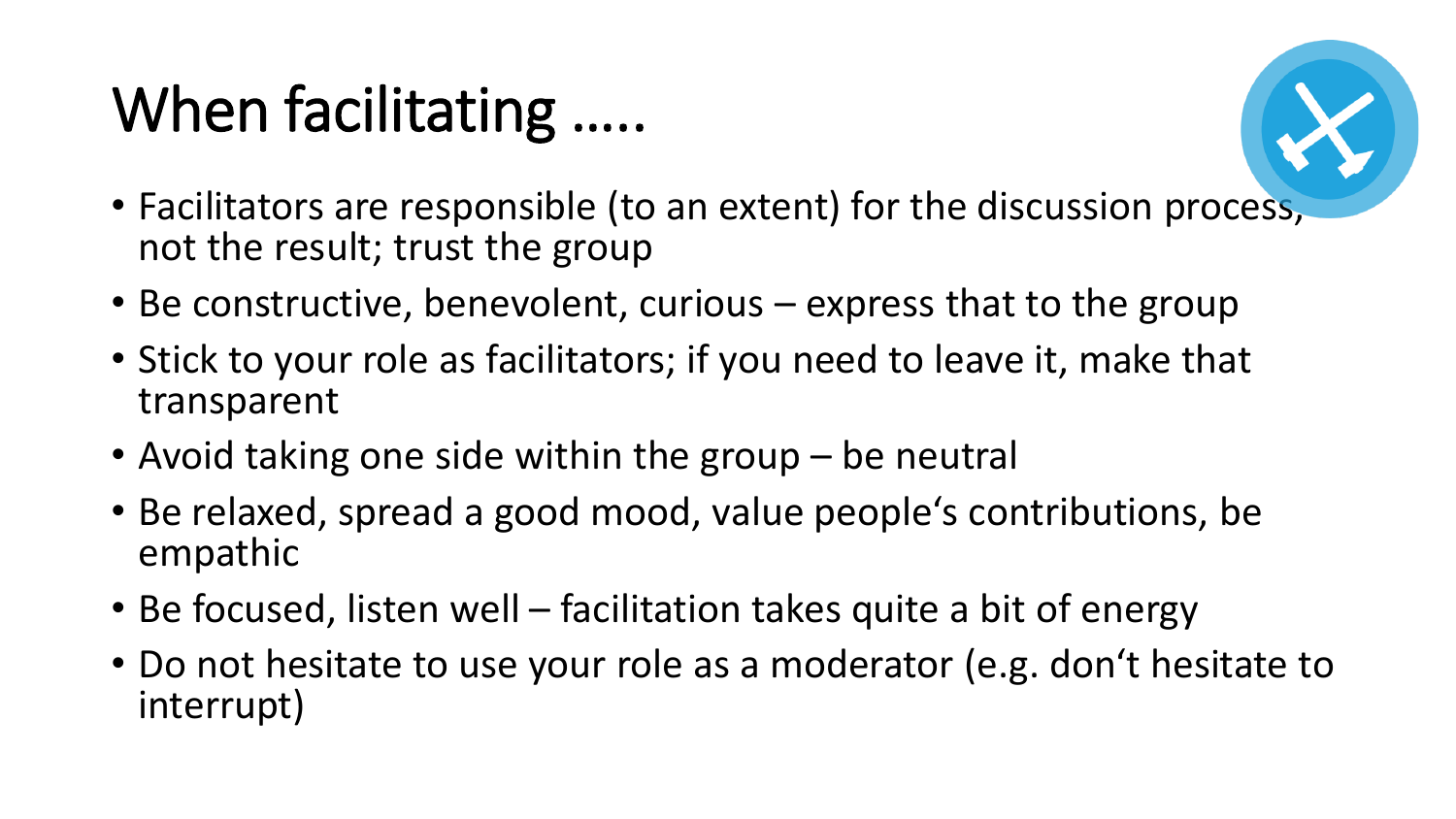# Virtual Facilitation: "More is better"

- Establish a clear culture of communication/**Netiquette**
- Speak **slower** and more clearly than in live meetings
- Limit contributions to 1-2 min
- Use chat for speakers list:
	- **\*** = put me on list
	- DR = direct response (preferably short, no statement)
	- T = Technical remark/question

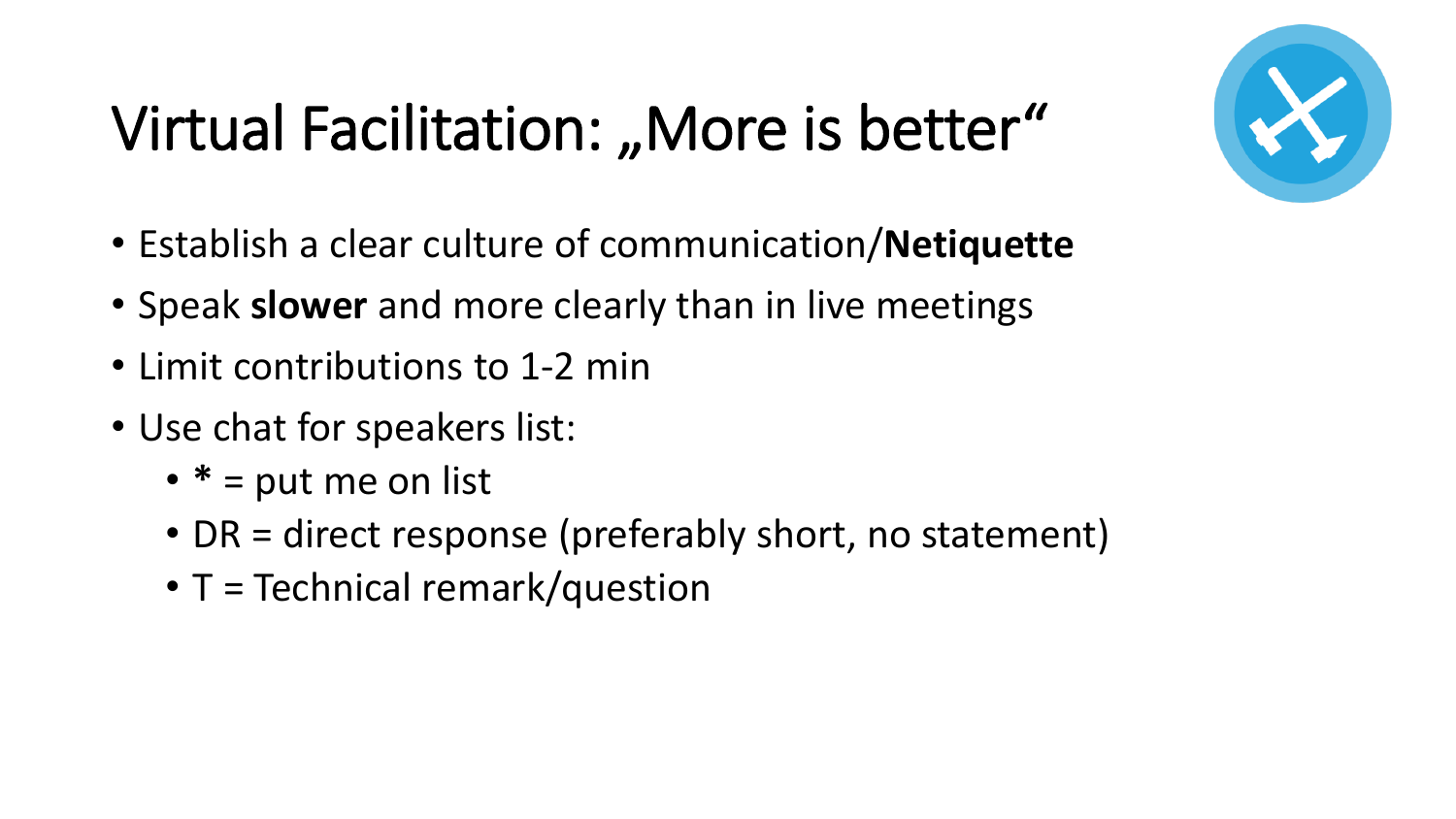# Virtual Facilitation: "More is better"



- Apply more **emotions** than normal when giving feedback for comments, motivating, highlighting, etc.
- Actively feedback on distracted participants
- Address people with their **names** frequently
- Speak out loud/paraphrase what was said, has been written, is shown to create group **focus**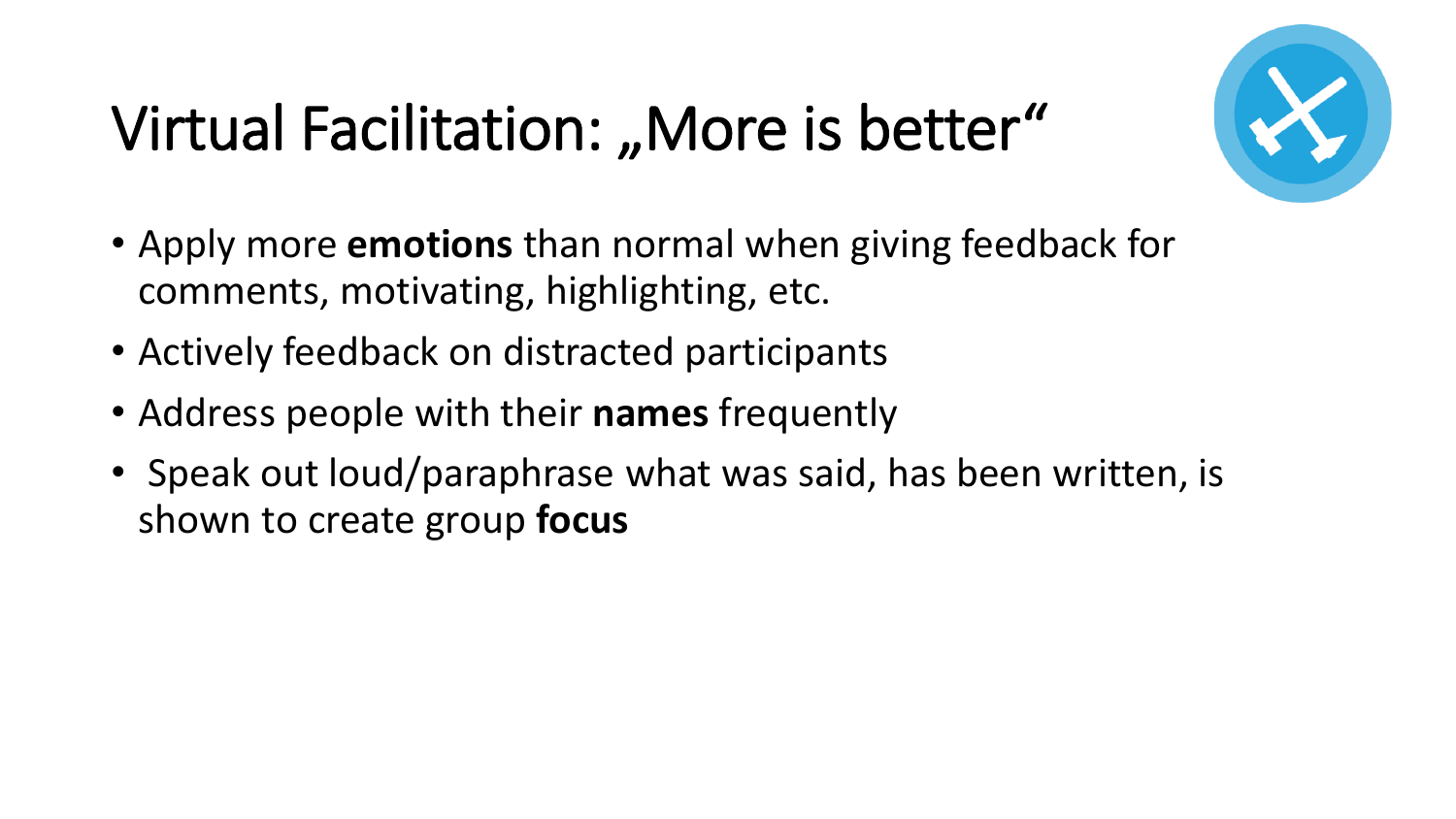

Photo credits: D.S. Chapman Unsplash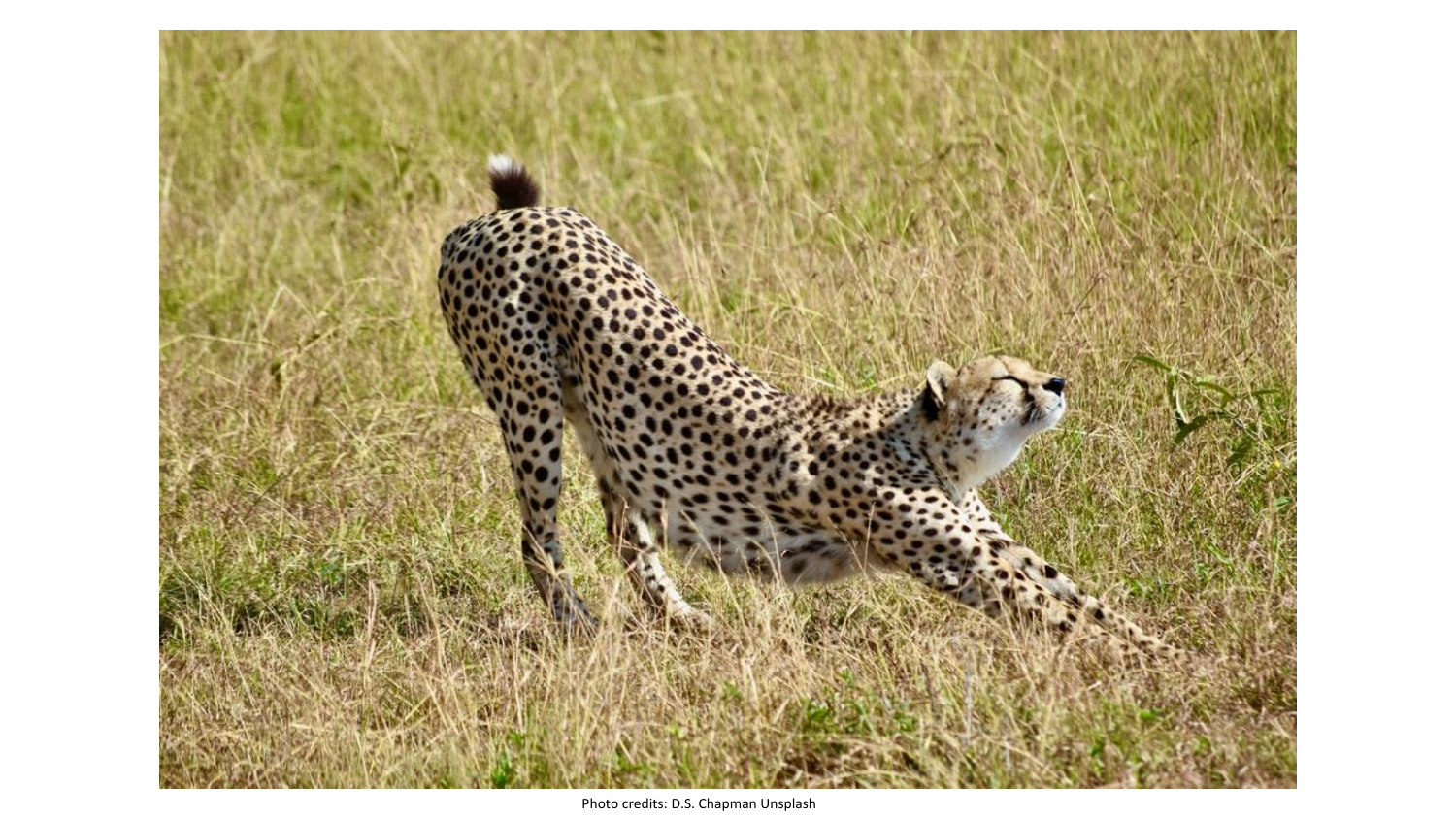#### Consensus decision-making Ende Gelände style



- A consensus based decision is one that everyone that is part of Ende Gelände can at least live with; it is not necessarily one that everyone is enthusiastic about.
- Consensus decision-making can take time; it requires strong facilitation.
- For consensus to work, groups needs to agreed to use it as modus of decision-making. Group also needs shared goal/willingness to cooperate/trust.
- Not every decision is taken by consensus; many decisions are (by consensus) delegated to certain groups of people. There is a tendency to take decisions on more important, fundamental issues by consensus.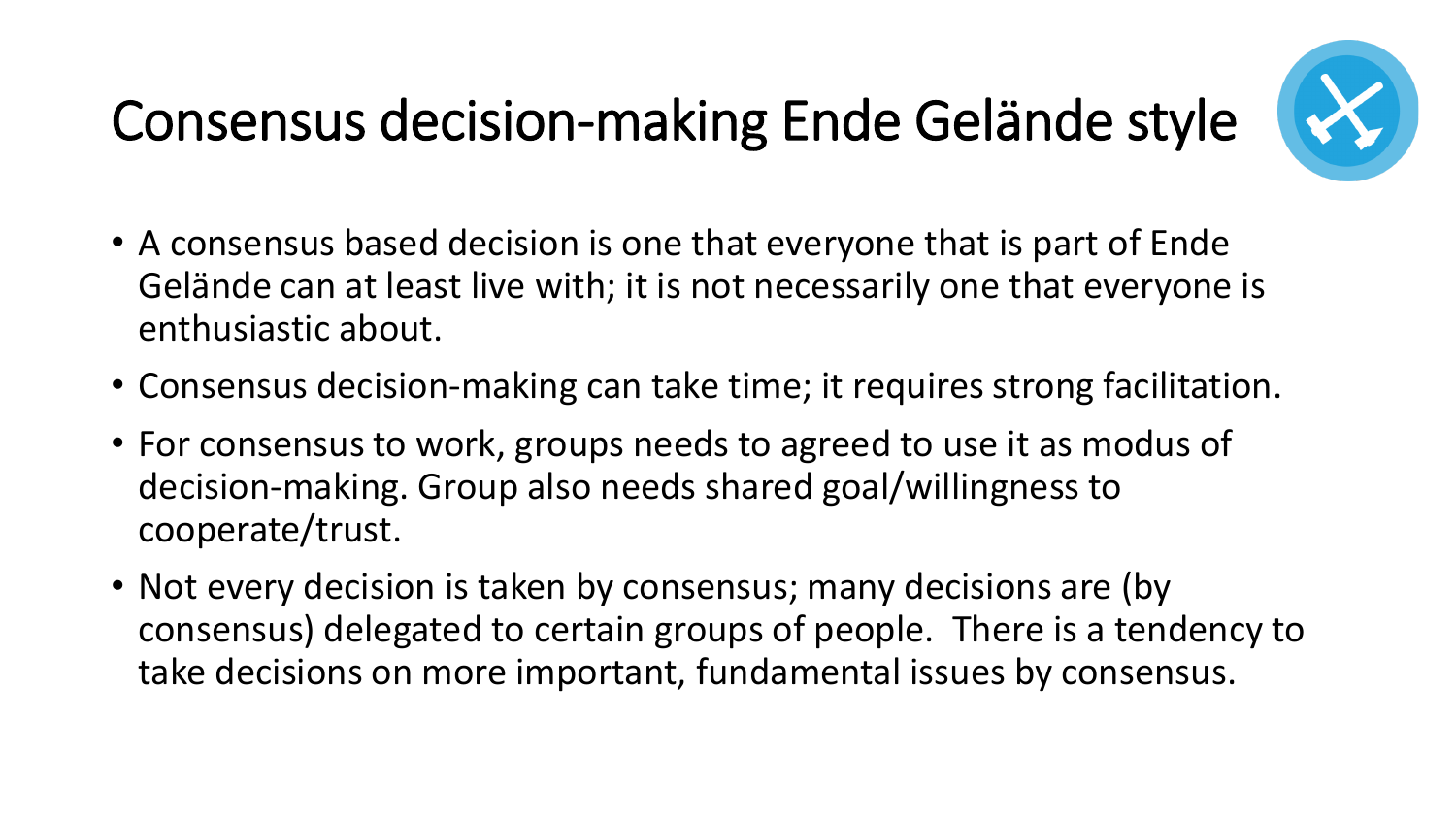### Consensus process

- **Stage 1**: Clarify the issue
- **Stage 2**: Explore issue think divergent: open discussion, different proposals, controversial points of view etc.
- Stage 3: Discussion of various proposals ("groan zone"), look for emerging proposals
- **Stage 4**: Discuss and amend emerging consensus proposal – think convergent: summarise, synthesis etc.
- **Stage 5**: Test for consensus; if not consensus go back as need to stages  $2 - 4$

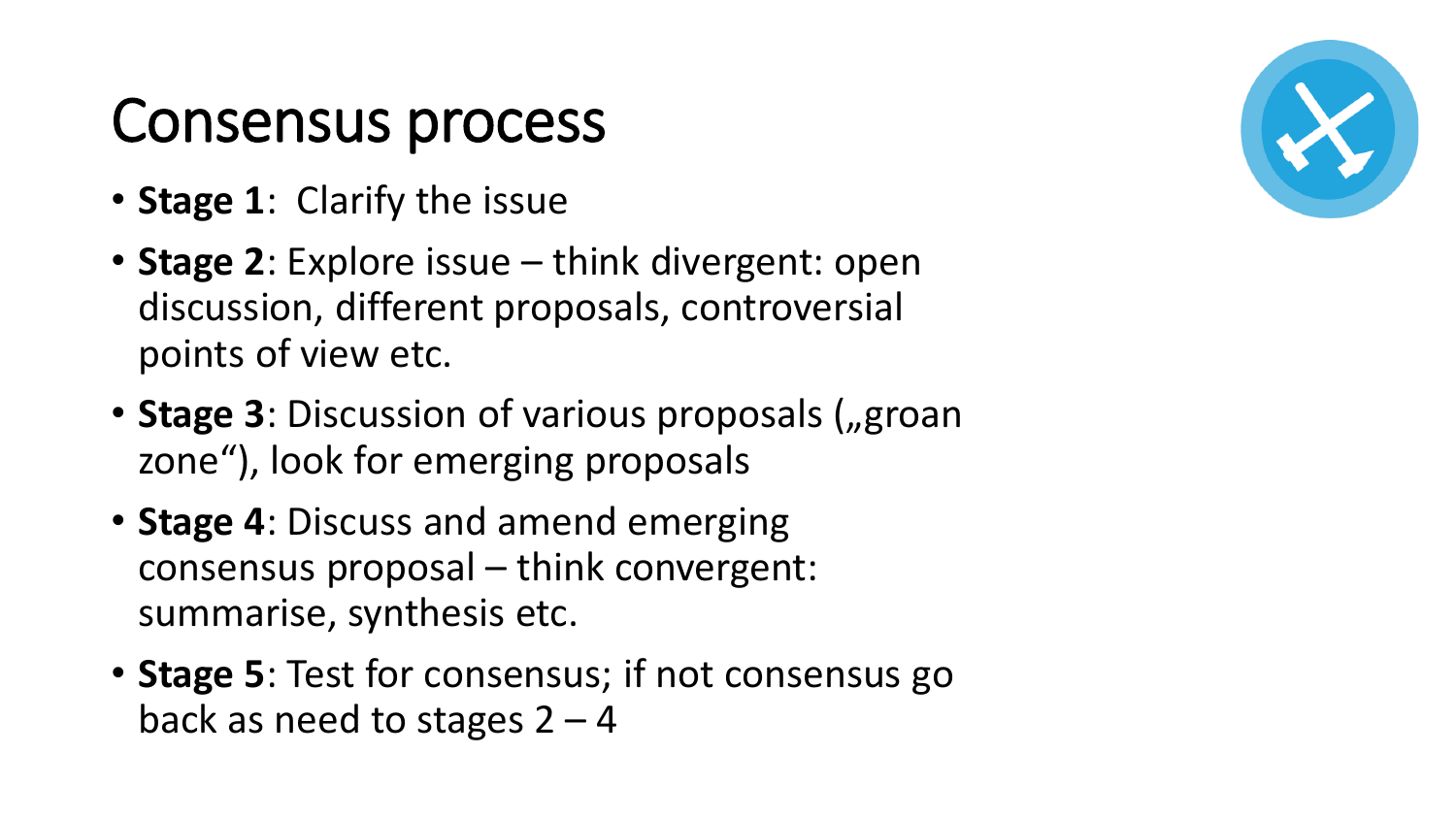### Facilitating towards consensus



- Allow for **enough time**
- Make sure that **discussions and decisions are prepared**, e.g. by inviting different proposals and positions
- **Use hand signs** or methods such as asking people to position themselves in space on certain issue (spectrum lines) to make position of everyone in the group transparent to the entire group (and the facilitators)
- Use methods that foster **active participation** of all
- **Use small groups**; this might need to include people with strong and divergent opinions
- Doing speakers' list in adpated ways (e.g. by gender; those who want to speak for the first time, are allowed to speak first)
- In larger groups/for longer meetings: **co-facilitate**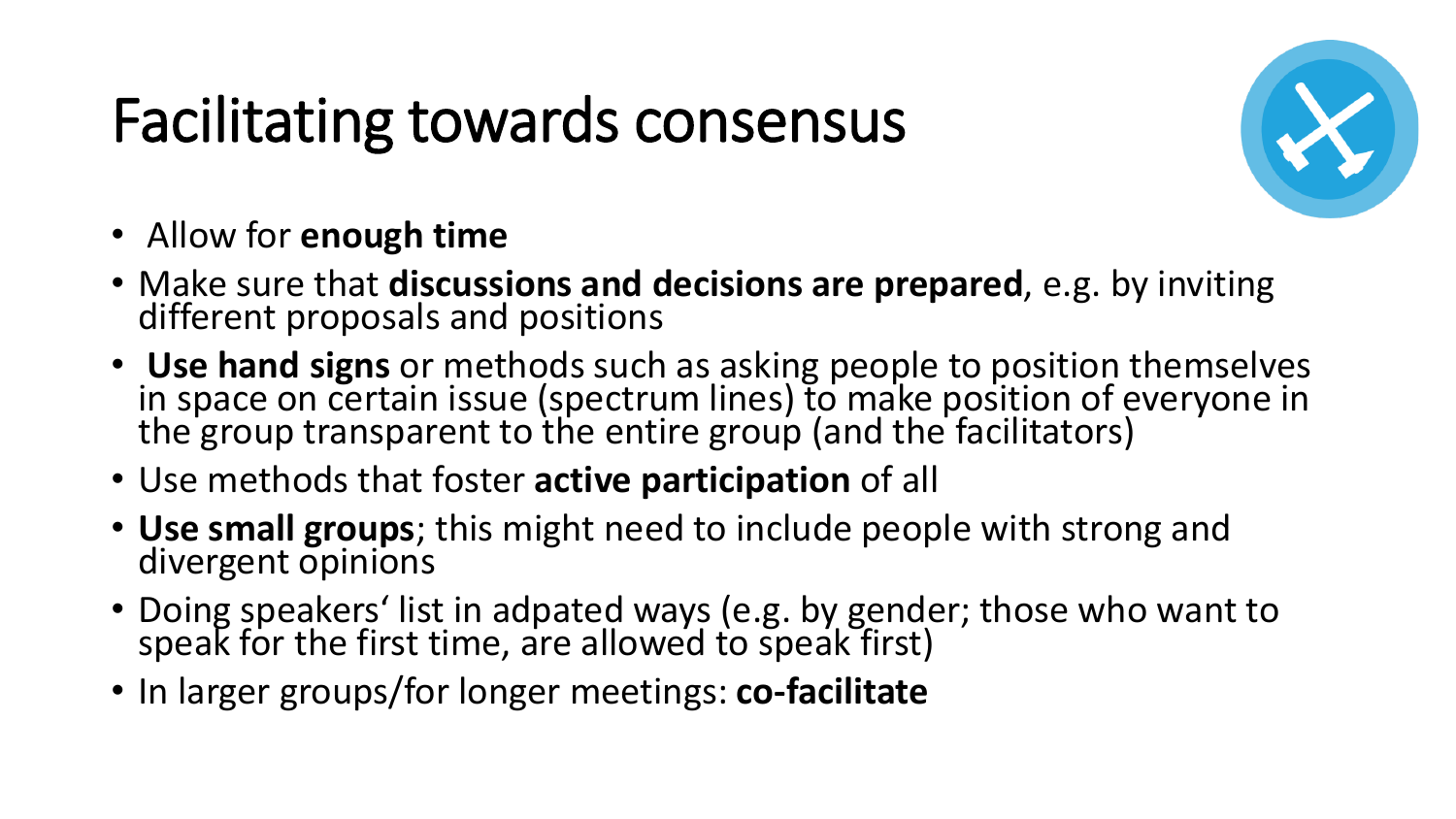# Taking consensus decision



- Explicitly formulate decision issue and consensus proposal (once you feel that there is a chance that there might be a consensus)
- Positions that people can take in consensus decision-making
	- **Agree**
	- **Moderate concerns/reservations**
	- **Serious concerns/reservations**
	- **Stand aside** I don't agree and won't participate in implementation, but the group can go ahead
	- **Veto/block** I dont' agree and the group cannot go ahead
	- **Abstain** no strong view, can't/don't want to decide
- Hear serious concerns; reasons for standing aside and vetoes
- No consensus if there is a veto; group may wish to re-consider decision if there are too many people that stand aside or have serious concerns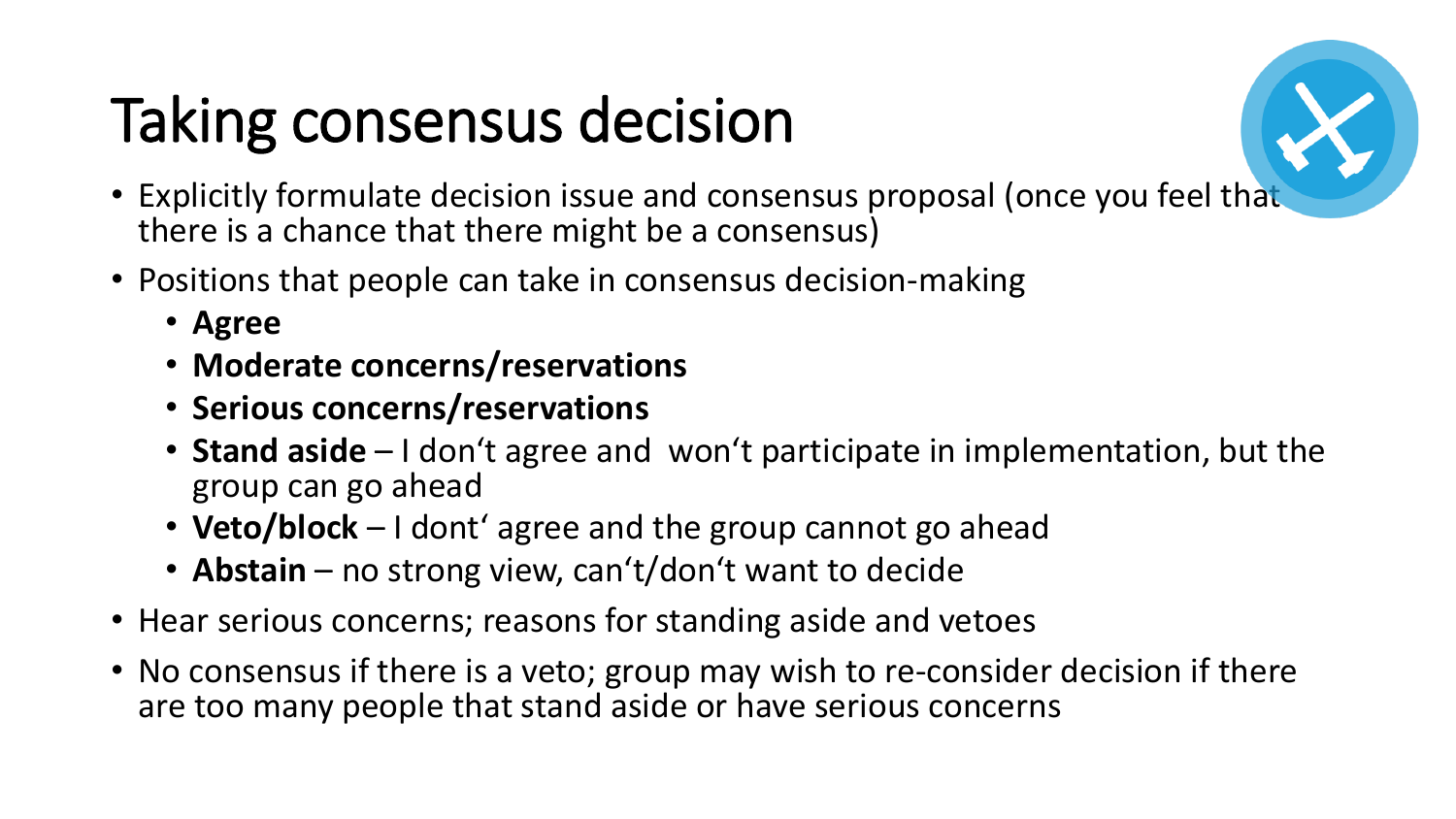# Best Practice (online): Methods and Tools

- Increase participation with breakout-rooms
- Increase attention through varied media
	- (presentation, online-docs, film)
- Use chat in a clear way and observe it closely
- Increase focus by delegating tasks and roles
	- Question collection
	- Energizer/Break responsibility

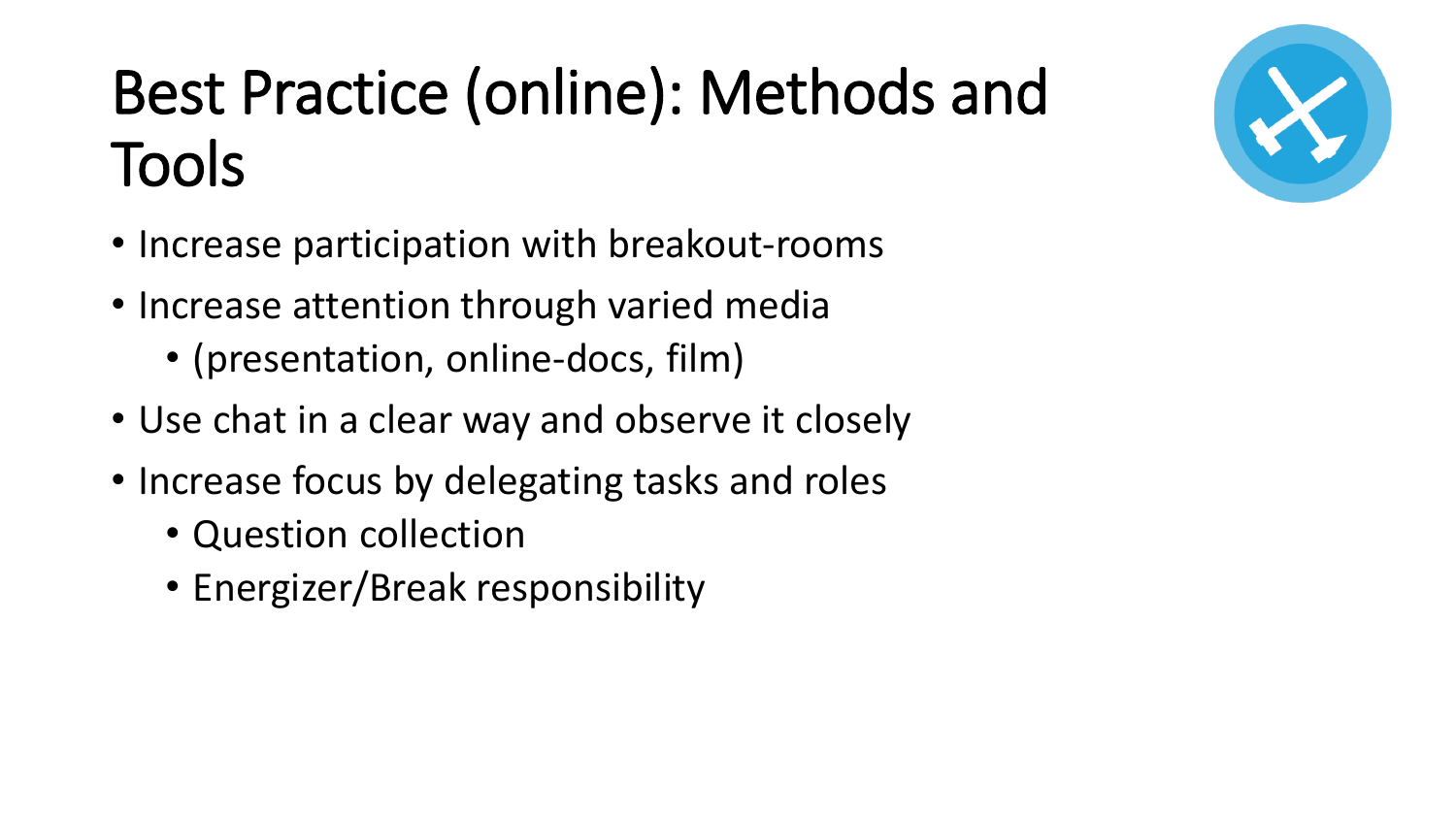# Best Practice (online): Methods and Tools



- Introduce formats that allow for equanimous participation
	- use fast-paced mood-voting through chat to check agreement and/or metalevel (+/++: agree/strongly, -/- - : disagree/strongly, oo: neutral)
	- flashlights, chat-feedback  $\rightarrow$  Brainwriting
	- parallel work in online-docs
	- intro and outro rounds
- Introduce breaks and energizers (every 30-45 min.)
- Introduce structure with visual collaboration tools for check-in, creativity, discussion, decision making: Example: Mural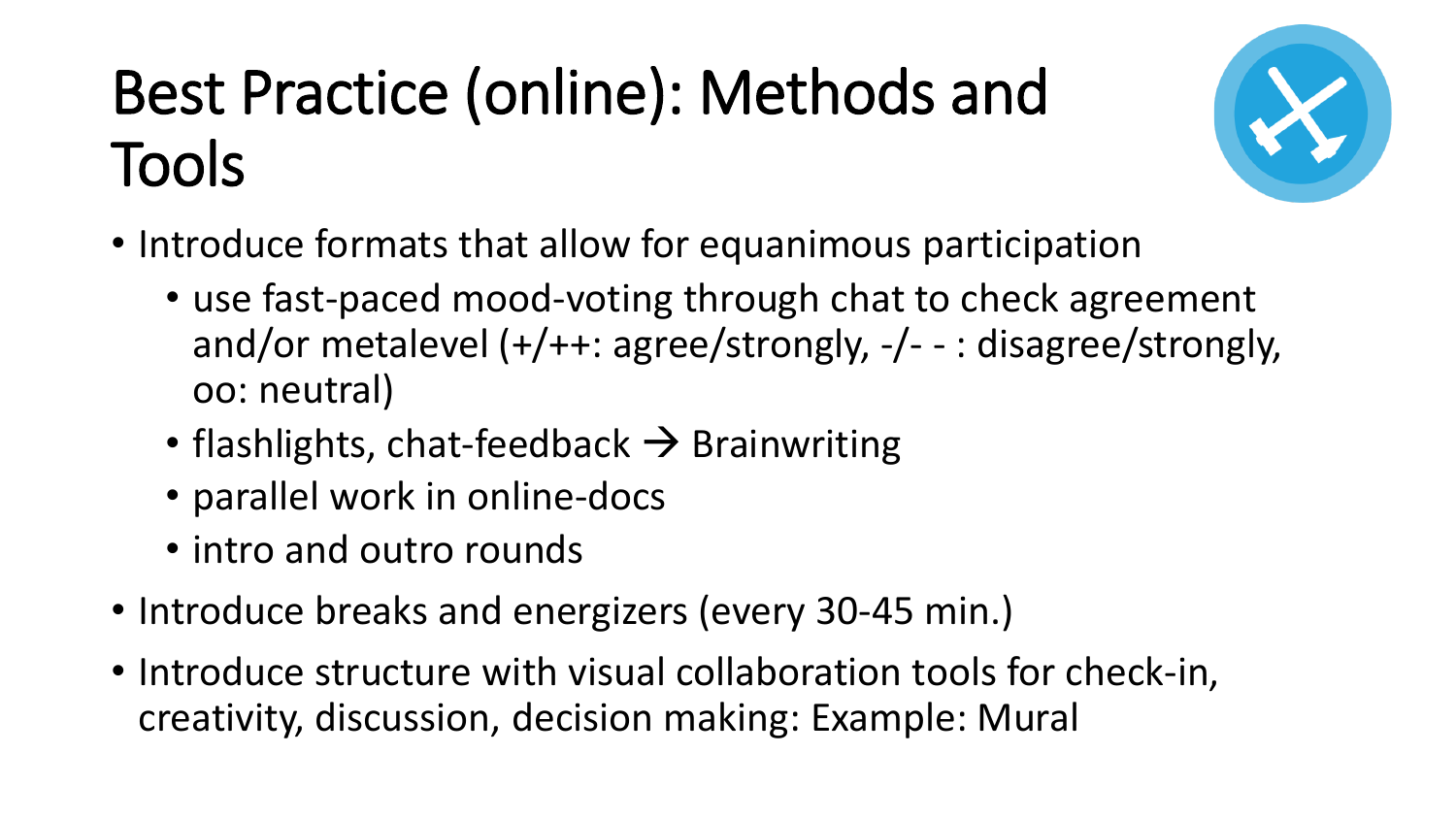# Best Practice (online): Communication



• Use process and inclusion-oriented questions:

1) Inclusion: Who hasn't spoken yet? What can be added to this? What other viewpoints/alternatives exist?

2) Process: What is the main aspect we want to write down? What do we need to decide this?, What is the next step?, Who will do task XYZ?)

3) Meta: How productive was our work/ communication? Why/why not?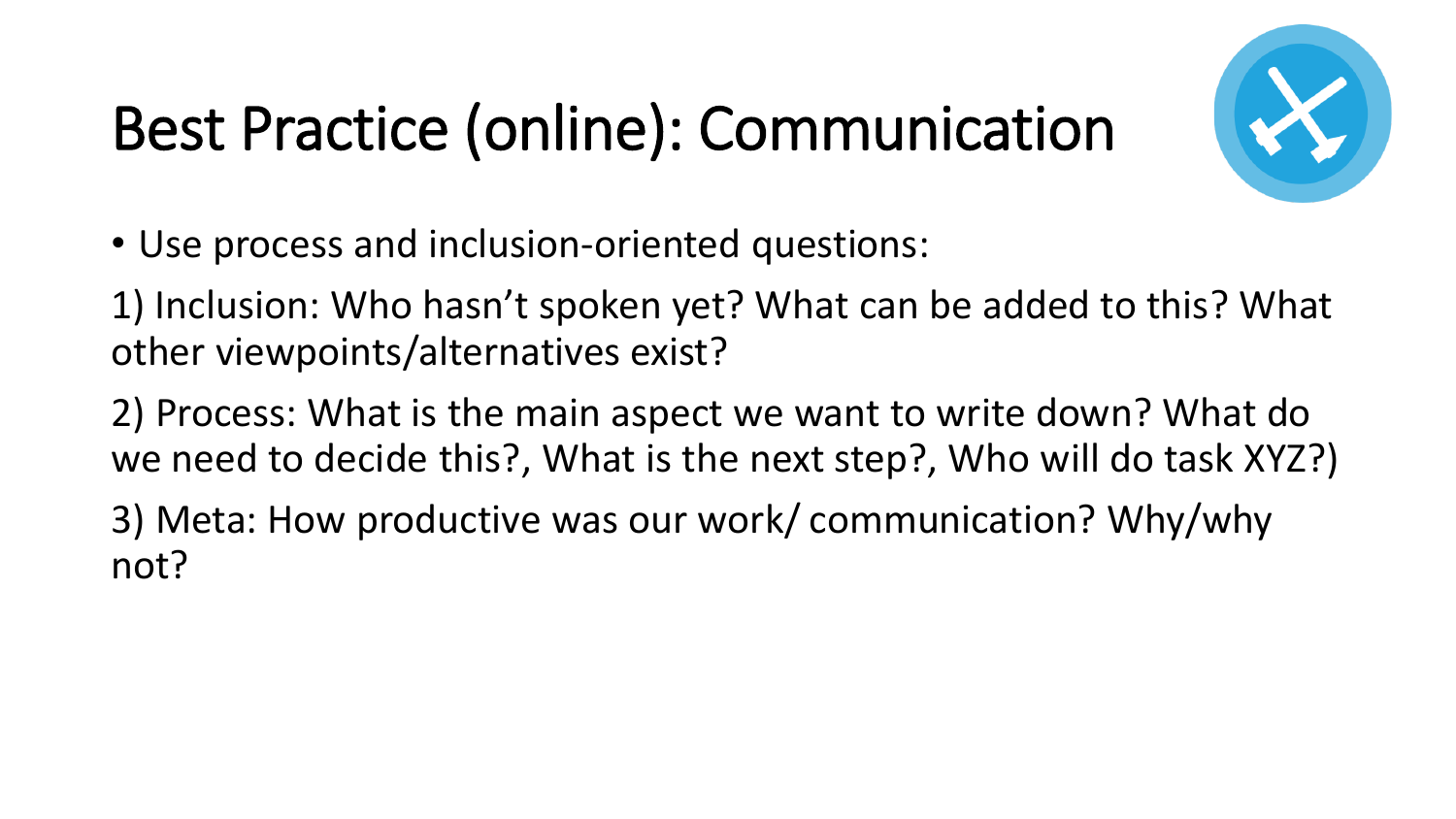# Best Practice (online): After the meeting



- Make sure results are noted down in an accessible and easy-tounderstand manner
- Invite meta-level sharing at the end: Did we work/ communicate effectively? Why/Why not?
- Invite (anonymous) feedback through online forms
- Follow-up on individual level: Support to task-owners and get feedback from people who appeared withdrawn
- Plan space for informal exchange in the virtual room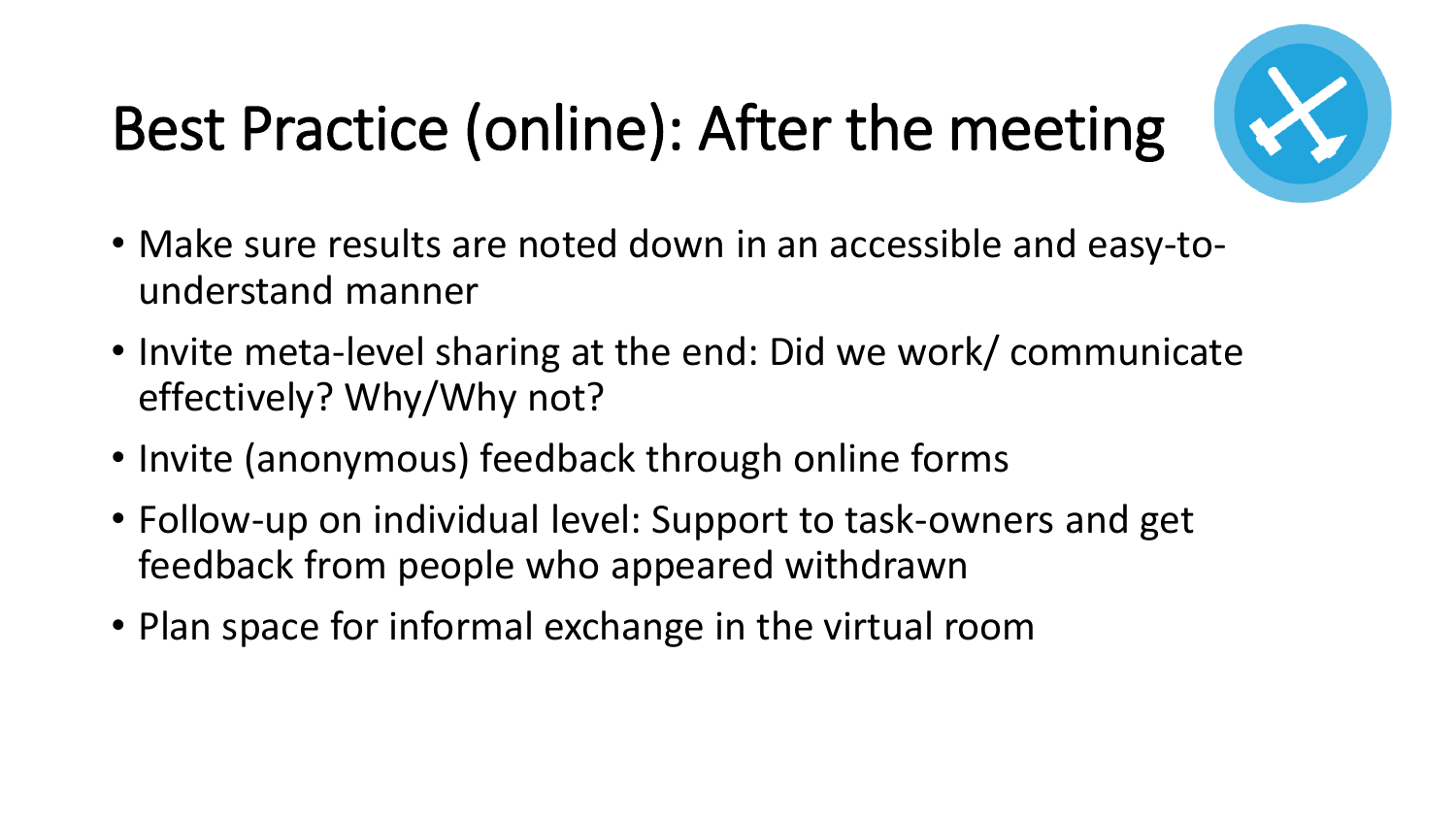

Photo Credit: Zoltan Tasi Unsplash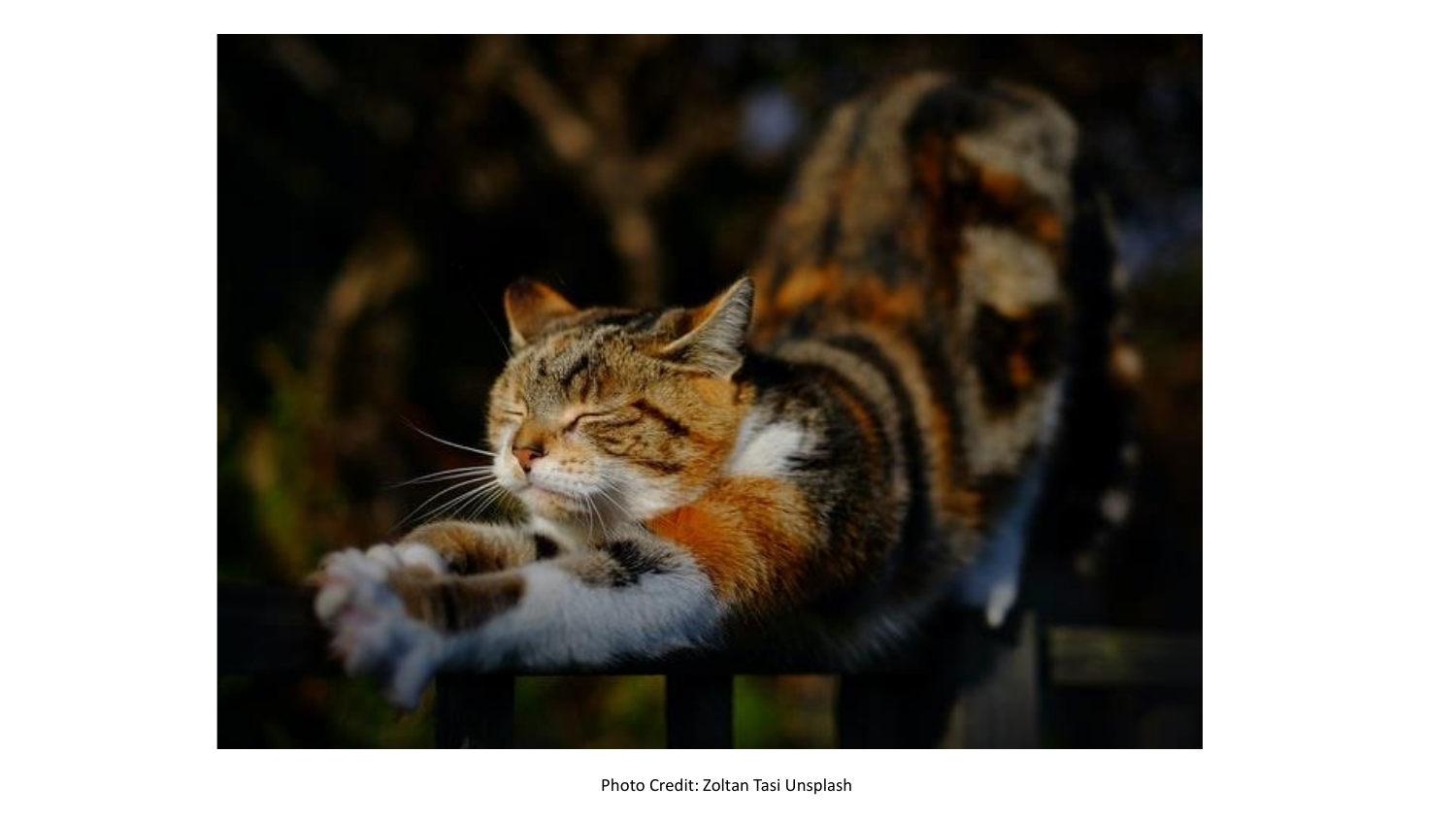### Breakout groups



- Difficult moderation situations and how to deal with them
- 8 breakout groups altogether, always two of them dealing with same issue
- Duration 25 minutes; you will be allocated automatically to the breakout room and be re-directed to main room automatically
- After you have been assigned look for the pad belonging to your group (number!) at <https://pad.riseup.net/p/EG-facilitation-master>
- Follow guidance in pad; take minutes
- Not every group report back; but some time for major questions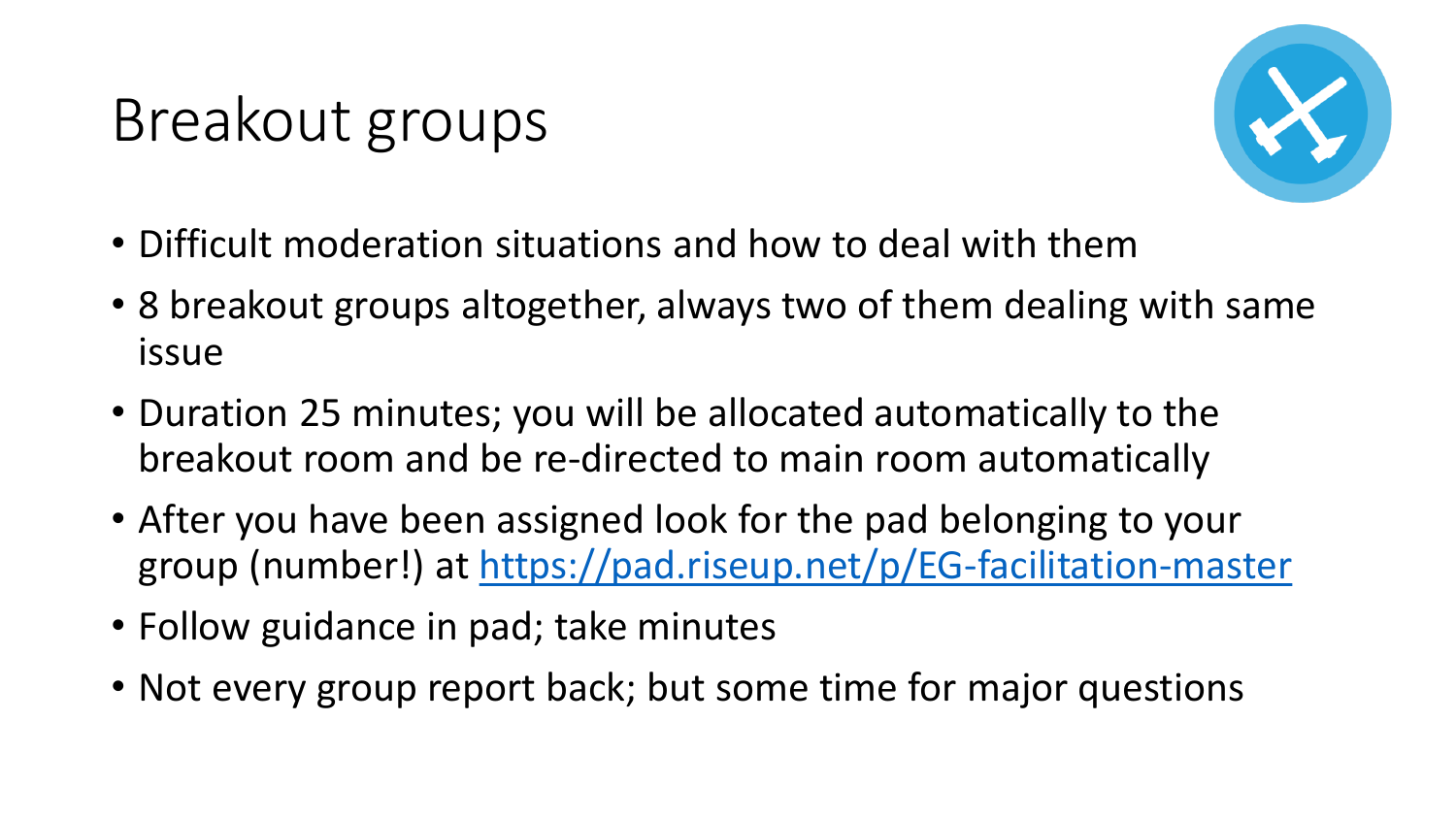#### After the webinar

…. you will find from 1 May our additions and solutions to the difficult facilitation situations in the respective pads. They are online for 60 days after the webinar at<https://pad.riseup.net/p/EG-facilitation-master>

…. some additional material will also be available at the above link.

… otherwise: facilitate, get feedback, do better next time!

… check out our next webinars!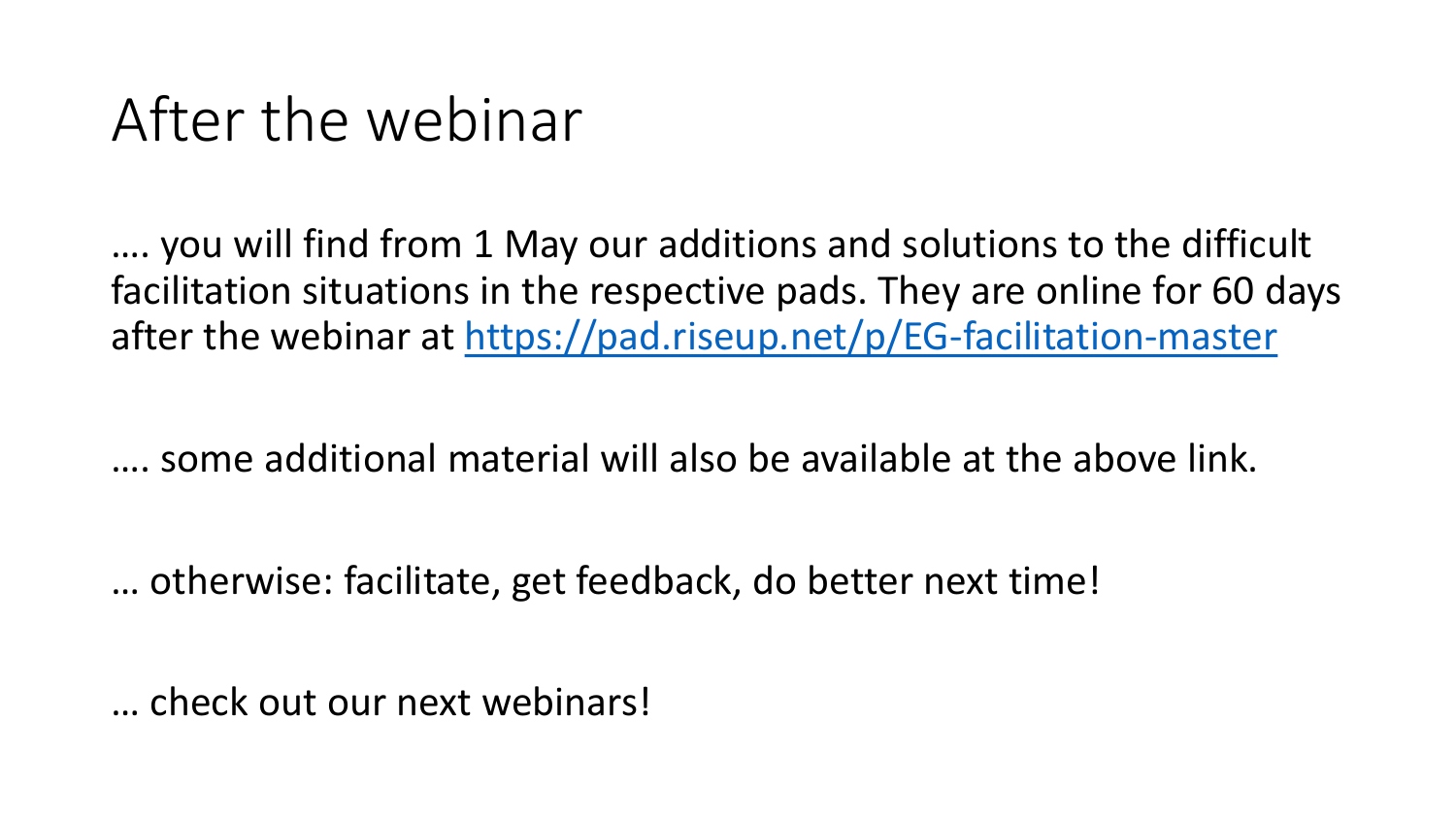

Photo Credit: Saffu Unsplash